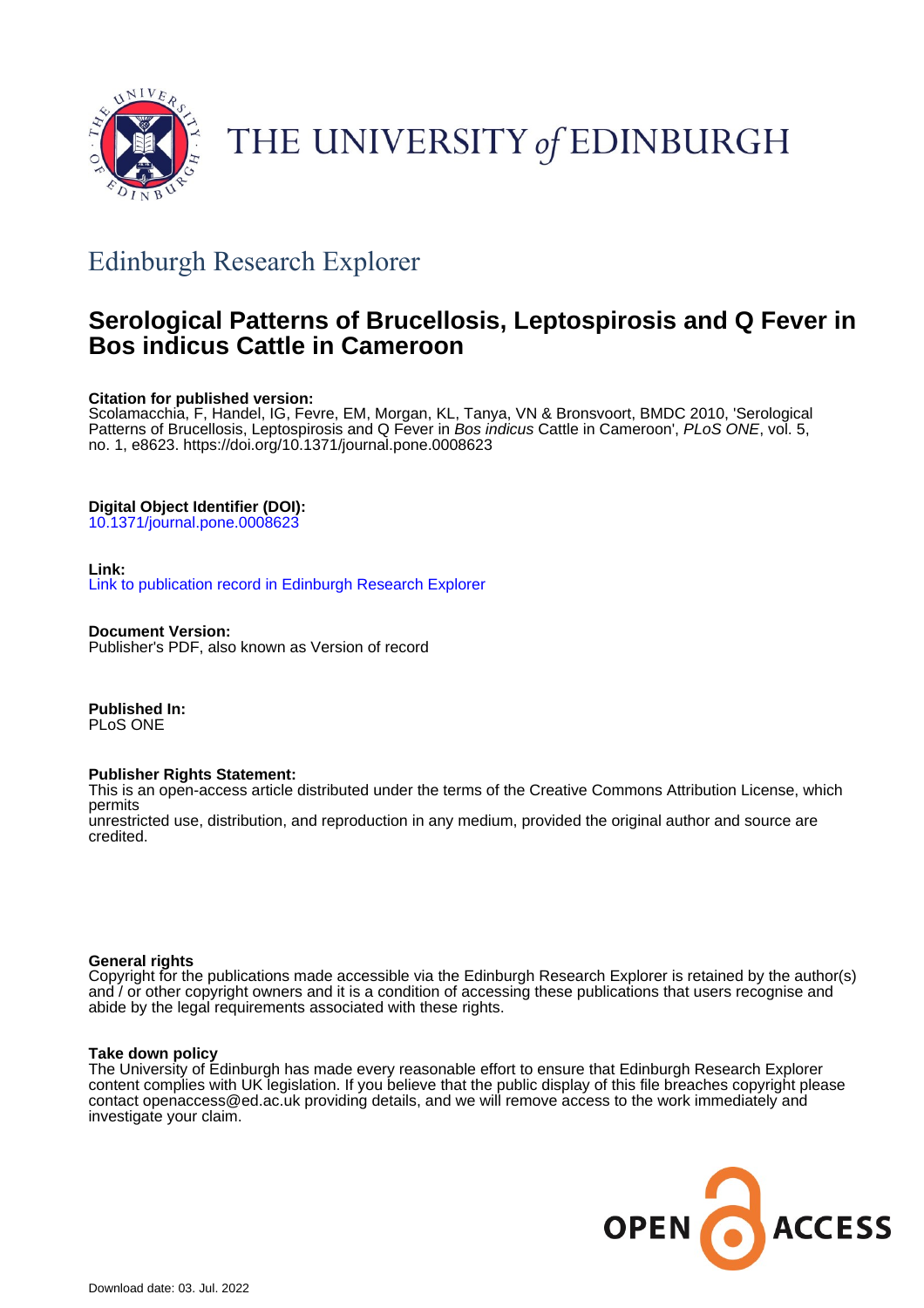## Serological Patterns of Brucellosis, Leptospirosis and Q Fever in Bos indicus Cattle in Cameroon

## Francesca Scolamacchia<sup>1</sup>, Ian G. Handel<sup>1</sup>, Eric M. Fèvre<sup>2</sup>, Kenton L. Morgan<sup>3</sup>, Vincent N. Tanya<sup>4</sup>, Barend M. de C. Bronsvoort<sup>1</sup>\*

1 The Roslin Institute at the Royal (Dick) School of Veterinary Studies, University of Edinburgh, Roslin Biocentre, Roslin, Midlothian, United Kingdom, 2 Institute of Immunology and Infection Research, School of Biological Sciences, University of Edinburgh, Edinburgh, United Kingdom, 3 Department of Veterinary Clinical Sciences, University of Liverpool, Leahurst Veterinary Teaching Hospital, Neston, Wirral, United Kingdom, 4 Ministry of Scientific Research and Innovation, Yaounde, Cameroon

### Abstract

Brucellosis, leptospirosis and Q fever are important infections of livestock causing a range of clinical conditions including abortions and reduced fertility. In addition, they are all important zoonotic infections infecting those who work with livestock and those who consume livestock related products such as milk, producing non-specific symptoms including fever, that are often misdiagnosed and that can lead to severe chronic disease. This study used banked sera from the Adamawa Region of Cameroon to investigate the seroprevalences and distributions of seropositive animals and herds. A classical statistical and a multi-level prevalence modelling approach were compared. The unbiased estimates were  $\sim$  20% of herds were seropositive for Brucella spp. compared to  $\sim$  95% for Leptospira spp. and  $\sim$  68% for Q fever. The within-herd seroprevalences were  $\sim$  16%,  $\sim$  35% and  $\sim$  39% respectively. There was statistical evidence of clustering of seropositive brucellosis and Q fever herds. The modelling approach has the major advantage that estimates of seroprevalence can be adjusted for the sensitivity and specificity of the diagnostic test used and the multi-level structure of the sampling. The study found a low seroprevalence of brucellosis in the Adamawa Region compared to a high proportion of leptospirosis and Q fever seropositive herds. This represents a high risk to the human population as well as potentially having a major impact on animal health and productivity in the region.

Citation: Scolamacchia F, Handel IG, Fèvre EM, Morgan KL, Tanya VN, et al. (2010) Serological Patterns of Brucellosis, Leptospirosis and Q Fever in Bos indicus Cattle in Cameroon. PLoS ONE 5(1): e8623. doi:10.1371/journal.pone.0008623

**Editor:** Igor Mokrousov, St. Petersburg Pasteur Institute, Russian Federation

Received September 15, 2009; Accepted December 8, 2009; Published January 21, 2010

Copyright: © 2010 Scolamacchia et al. This is an open-access article distributed under the terms of the Creative Commons Attribution License, which permits unrestricted use, distribution, and reproduction in any medium, provided the original author and source are credited.

Funding: Dr Bronsvoort would like to thank the Wellcome Trust, grant no. 053840, for funding the original research project in Cameroon, DEFRA/SHEFC VTRI, grant no. VT101, for the MSc studentship for F. Scolamacchia and two summer studentships for B. Koterwas and F. Land who helped test the sera. Eric Fevre is funded by the Wellcome Trust grant no. 085308 and Ian Handel is funded by the BBSRC Programme Grant No. 338BDD RA0762. The funders had no role in study design, data collection and analysis, decision to publish, or preparation of the manuscript.

Competing Interests: The authors have declared that no competing interests exist.

\* E-mail: mark.bronsvoort@ed.ac.uk

#### Introduction

Zoonoses or diseases transmitted from animals to man, have been recognised as important public health issues for centuries and much of the early history of veterinary science was focused on the control of diseases such as bovine tuberculosis. Ungulates, in particular, are known to carry at least 315 zoonotic pathogens [1] and many emerging and re-emerging infectious disease problems globally are zoonotic [2]. In spite of the clear need to understand these diseases in the animal populations where they may be maintained [3] the veterinary and medical professions need to work closely on infectious disease research in multidisiplinary teams to be successful in tackling many of these diseases. There is a clear and urgent need for this in sub-Saharan Africa (SSA) where the public health and veterinary infra-structures have virtually collapsed through neglect and enforced privatisation.

Brucellosis, caused by bacteria of the genus Brucella, is a significant worldwide infectious disease of domesticated animals and wildlife. In animals it is characterized by reproductive failure in females and sterility in males. In man it causes a range of symptoms but typically an undulating fever and is one of the most ancient described zoonosis [4,5]. B. abortus is the cattle adapted species and typically is a major abortive agent. It has been the

object of successful eradication campaigns in many countries in the developed world. B. melitensis may also cause abortion in cattle, although it is mainly associated with sheep, goats and wildlife [6]. Brucellosis is widespread with varying prevalences across Africa, with some areas reportedly having up to 30% seroprevalence. The state of knowledge was recently reviewed by McDermott and Arimi [7], who highlighted its relative importance in cattle, sheep, goats, pigs and wildlife across the main livestock production systems in SSA.

PLoS one

Leptospirosis is a zoonosis of ubiquitous distribution, caused by infection with pathogenic spirochetes belonging to the genus Leptospira. They infect a wide spectrum of hosts, including mammals, reptiles, birds and amphibians. They pose a significant public health problem of increasing concern as well as great impact on the reproductive efficiency of livestock [8–11]. Cattle are the maintenance host for Leptospira borgpetersenii serovar Hardjo (subtype hardjobovis) and Leptospira interrogans serovar Hardjo (subtype hardjoprajitno), which are serologically indistinguishable but genetically distinct [10]. A variety of clinical illnesses are seen when a cow becomes infected for the first time: abortion, mastitis, loss of milk and calves may be stillborn, weak or clinically normal but infected. Infertility associated with persistent infection is the most important economic consequence. Infection is usually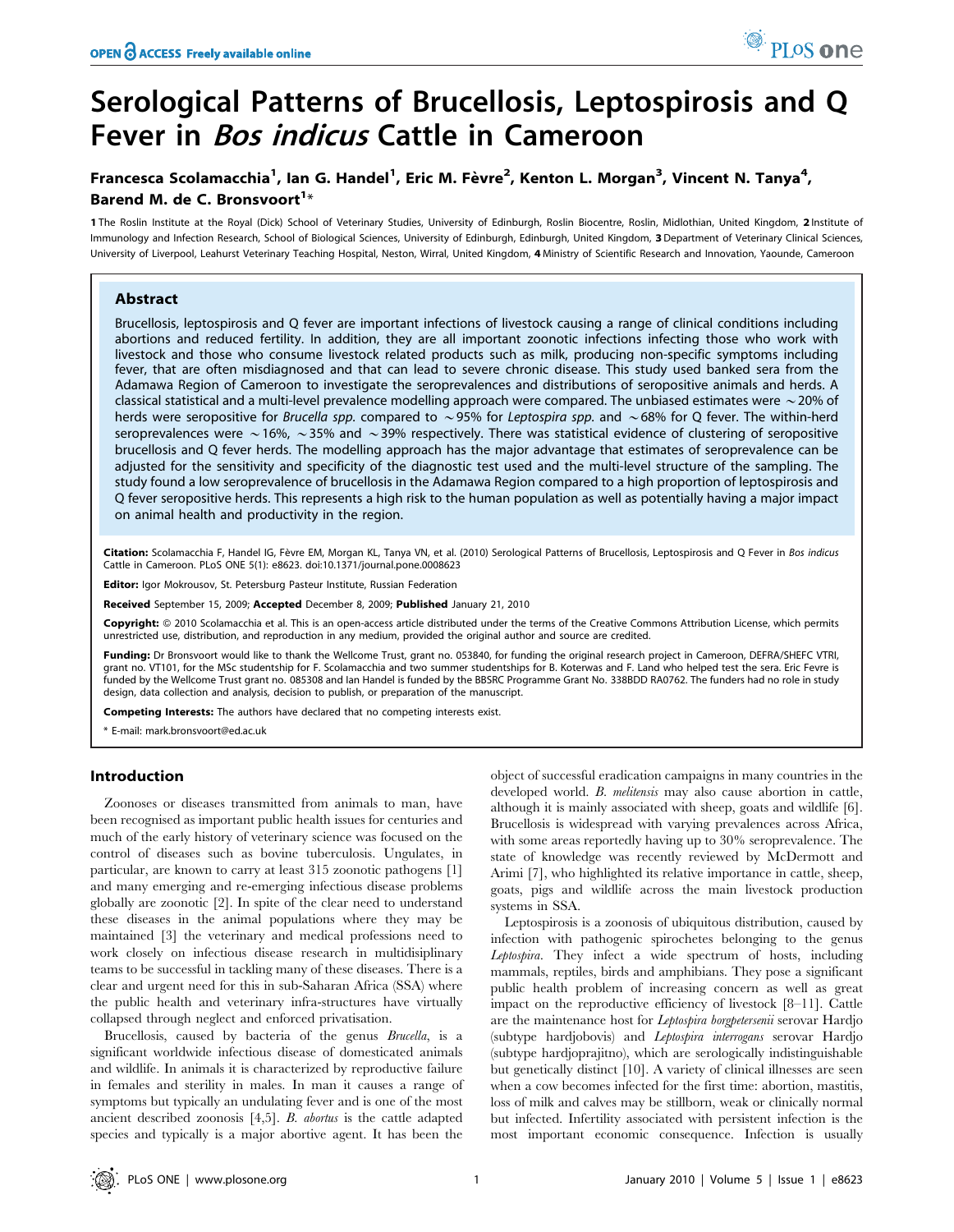transmitted directly by contact with infected urine, run-off water or abortion fluids from infected animals. The situation regarding leptospirosis in Africa is mostly unknown and rarely documented outside South Africa [12], although it is associated with high rainfall regions in cattle in South Africa. Symptoms of leptospirosis in man include high fever, severe headache, chills, muscle aches, and vomiting, and may include jaundice, red eyes, abdominal pain, diarrhea, and/or a rash. The symptoms in humans appear after a 414 day incubation period following contact with infected urine from animals.

Q fever is a highly contagious zoonotic disease caused by the intracellular pathogen Coxiella burnetii. Multiple hosts can serve as a reservoir of infection, but aborting domestic ruminants are typically the main source of the bacterium in humans and animals. The disease has been recognised since the 1930s and has a worldwide distribution with the exception of Antarctica and New Zealand [13,14]. All domesticated ruminants are susceptible but, with the exception of reproductive failures such as abortions, stillbirths, infertility and weak offspring, animals are usually asymptomatic and can remain chronically infected [15–17]. Infection in man results from inhalation of airborne contaminated particles and from contact with the milk, urine, faeces, vaginal mucus, or semen of infected animals. The most common manifestation in man is a flu-like illness which can progress to an atypical pneumonia, which can result in a life threatening acute respiratory distress syndrome. The chronic form of Q fever is virtually identical to endocarditis which can occur months or decades following the infection. It can be considered the most infectious disease in the world, as a single bacterium is sufficient to cause infection.

This paper presents a serological analysis of exposure to *Brucella* spp., Leptospira spp. and Coxiella burnetti in cattle in the Adamawa Region of Cameroon in 2000. The presence of antibodies and hence exposure to these pathogens was measured using ELISAs. The study used banked sera from a previous population-based survey of foot-and-mouth disease in the region. We have used both a conventional estimation approach and a Bayesian framework for the analysis. One of the major problems of surveys and surveillance data is that the results are generally based on an indirect measure of disease or exposure such as a serological test. Few studies appear to include any adjustment for the imperfections or uncertainties in the testing systems they use and therefore risk giving both a biased estimate of seroprevalence and a higher degree of confidence than is actually supported by the data. This may be partly because there is a shortage of reliable test parameter estimates in the literature for well defined populations and also because test parameters are populations specific and the performance of many diagnostic tests in tropical settings is known to be lower [18]. Our approach has been to incorporate prior knowledge about the test parameters where available and use these to estimate the true seroprevalence adjusting for both diagnostic test performance and the study design. These diseases are important both because of the direct impact on livestock production but also because of the potential impacts on human health. Understanding the patterns of these diseases in the livestock populations is critical for both the veterinary and public health services if sensible priorities are to be set and controls are to be implemented.

#### Materials and Methods

#### Samples

Cameroon Cattle Zoonoses

study population has been described in detail [19]. Briefly, the study area was the Adamawa Region of Cameroon, an area of approximately  $64,000km^2$  lying between latitudes  $6°N$  and  $8°N$ . It is the main cattle producing region of Cameroon and is divided into five administrative divisions (Vina, Mbere, Mayo Banyo, Djerem and Faro et Deo), with 88 Ministry of Livestock, Fisheries and Animal Industries (MINEPIA) veterinary centres distributed across it (Figure 1). A database of 13,006 herds constructed from rinderpest vaccination records was used as the sampling frame. A cross sectional study design was used and a stratified, two stage random cluster sample of cattle herds was selected. Sample size was calculated on the basis of an assumed FMD herd seroprevalence of 50% [19].

Herds were visited between April and October 2000. Samples were collected from 146 herds. Five adult (more than 24 months of age) and five juvenile (8 to 24 months of age) samples were collected from the majority of the herds, producing 1377 individual samples in total. Blood was sampled by jugular venepuncture and allowed to clot. At the end of each day the blood samples were centrifuged in the field and approximately 3.5ml of serum was separated from each and divided into two 1.8ml cryovials (Nunc, Thermo Fisher Scientific). The samples were kept at 4°C in a portable gas refrigerator until they could be frozen and stored at  $-20^{\circ}$ C, then transported to the UK on dry



Figure 1. Political map of Cameroon showing the Adamawa Region and the five administrative Regions within it.  $(V = Vina;$ M = Mbere; D = Djerem; B = Mayo Banyo; F = Faro et Deo). doi:10.1371/journal.pone.0008623.g001

The samples used for this investigation were originally collected as part of a study of foot-and-mouth disease in Cameroon. The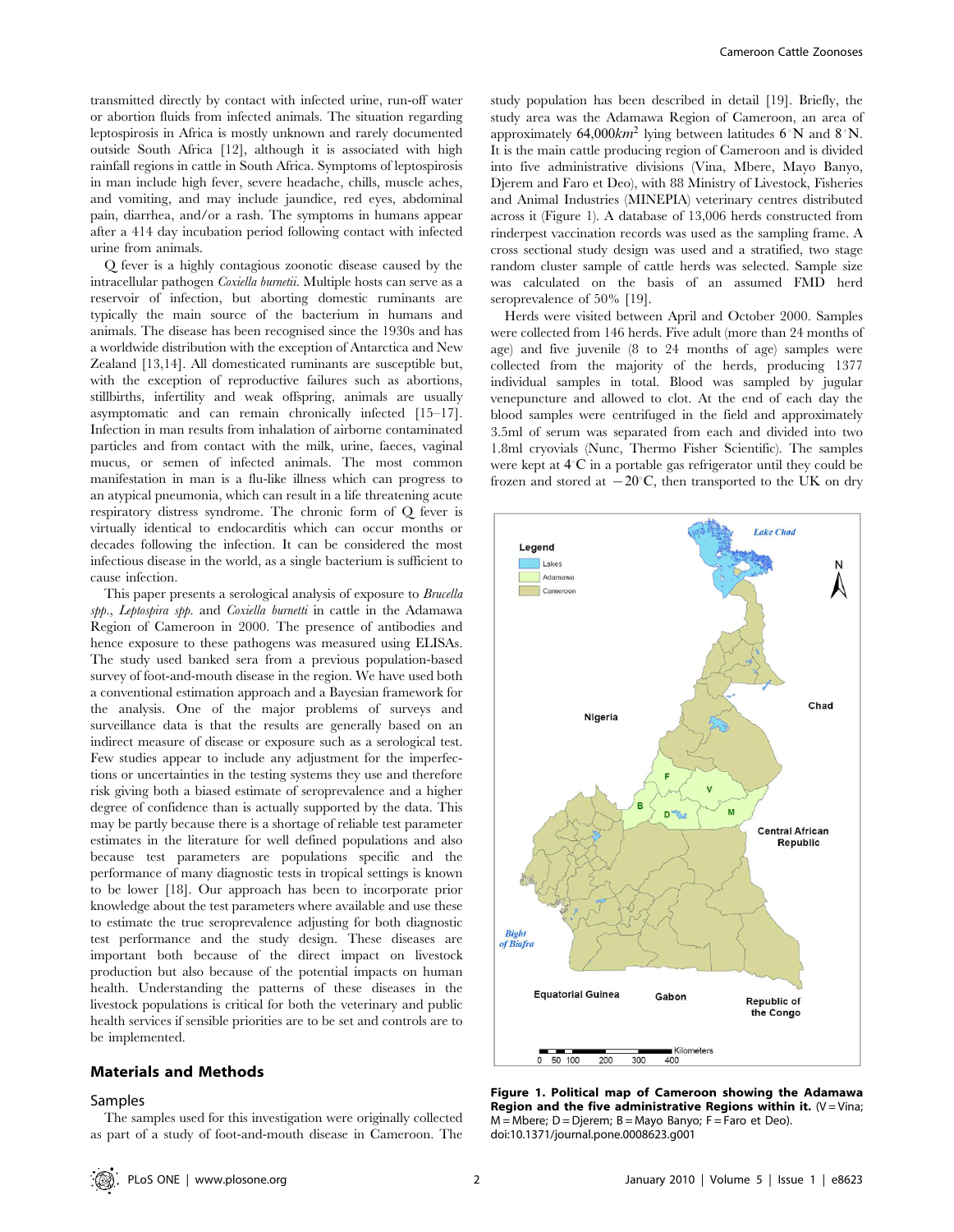ice. They have since been stored at the FMD World Reference Laboratory (WRL), Pirbright, at  $-20^{\circ}$ C.

#### Diagnositic Tests

Brucella cELISA. The cELISA Brucella diagnostic kit is based on detection of the lipopolysaccharide (LPS) antigen of smooth Brucella strains. The immunodominant epitope of the LPS is the O-chain which is a homopolymer of 1,2-linked N-acylated 4 amino-4, 6-dideoxy-a-D-mannopyranosyl residues [20]. The cELISA was provided and performed by VLA staff according to the O.I.E. Manual of Standards for Diagnostic Tests and Vaccines using the 16M Melitensis strain as antigen and OPD as the chromogen, stopped with Citric acid. The optical density (OD) was read at 450nm and the percentage OD of the conjugate (% OD) were calculated as the average OD of the paired sample wells divided by the average OD of the four conjugate wells on the plate. The cELISA used a monoclonal antibody specific to the Ochain polysaccharide portion of the Brucella LPS [21]. The standard %OD cut-off of 70% was used initially for interpretation of results but 60% and 50% cut-offs were also explored in the latent class analysis. Using the recommended cutoff and based on the literature, the prior estimates for Se and Sp were 97.8% and 98.6% respectively. All test results were read blind and all results used in this analysis were from the first test unless a plate failed in which case the whole plate was repeated to ensure the controls were within the validation limits.

Leptospira hardjo ELISA. The Linnodee Lepto Kit (Linnodee Animal Care, Ballyclare, UK) was used to screen the cattle sera for antibodies to Leptospira hardjo. This is a monoclonal antibody capture ELISA kit that detects an antibody response to a LPS outer envelope epitope common to both Leptospira borgpetersenii serovar Hardjo bovis and Leptospira interrogans serovar Hardjo prajitno [22]. Sera were diluted 1:50 in the kit dilutent and  $100\mu$ l was added to a well. Positive and negative controls were run in triplicate on each plate. The plates were incubated at  $37^{\circ}$ C for 40 minutes with gentle shaking, then washed with buffer 4 times.  $100\mu$ l of conjugate was added and the plates covered and incubated at 37°C for a further 30 minutes with gentle shaking, then washed 4 times with the supplied buffer. Finally  $100\mu l$  of substrate was added to each well and the plate incubated in the dark at room temperature for 12 minutes.  $50 \mu$ l of stop solution was added and the plates read at 450nm. The test results were expressed as a ratio of the test sample and a mean positive control serum. A sample was recorded as positive if the ratio was greater than the negative cut-off, where the latter was calculated using sera controls using the formula:

$$
ratio = \frac{sample\ OD}{mean\ positive\ control\ OD} \tag{1}
$$

negative cut 
$$
-
$$
 *off* =  $2 \times \frac{mean negative control OD}{mean positive control OD}$  (2)

Using the recommended cut-off and based on the literature the prior estimates for Se and Sp were 82.8% and 96.5% respectively. The small sample sizes these are based on is reflected in the higher uncertainty in the priors (Table 1).

Q fever ELISA. A commercial ELISA kit (Chekit-Q-fever, Bommeli, IDEXX Laboratories, Broomfield, CO) was used to screen each serum sample for IgG antibodies to Coxiella burnetii based on  $C$ . burnetii phase I and II purified antigens, where  $100\mu$ l of

| Parameter  | <b>Brucella</b> | Leptospia | Q fever |  |
|------------|-----------------|-----------|---------|--|
| seA        | 3428            | 44        | 17      |  |
| seB        | 77              | 9         |         |  |
|            | 7860            | 217       | 22      |  |
| spA<br>spB | 111             | 8         |         |  |

Table 1. Priors used for each diagnostic test for modeling

doi:10.1371/journal.pone.0008623.t001

true seroprevalence.

1:400 dilutions of sera were added to the plate with pre-coated Coxiella burnetii antigen and incubated for 60 minutes at  $37^{\circ}$ C. After incubation the plates were washed 3 times and  $100\mu$ l of antiruminate IgG conjugate added and incubated for a further 60 minutes. The plates were washed 3 times and  $100\mu$ l of TMB substrate added to each well and left at room temperature for 15 minutes. The reaction was stopped using the stop solution provided and the plates read at 450nm. Plates where the positive control OD exceeded 2.0 or the negative control OD exceed 0.5 or if the difference between the controls was  $\leq 0.3$  were rejected and rerun. Samples were run as single spots and 2 positive and 2 negative controls were included on each plate. The % value was calculated using the following formula expressing the OD of the sample as a percentage of the positive controls adjusted for the background OD:

$$
\%OD = \frac{OD_{sample} - OD_{neg}}{OD_{pos} - OD_{neg}} \times 100\%
$$
\n(3)

As recommended by the manufacturer, animals were considered to be positive if they had an optical density percentage (%OD)  $>40$ , negative if OD% < 30 and ambiguous if between 30 and 40%. Using the recommended cut-off of 40% and based on the literature the prior estimates for Se and Sp were 94.5% and 95.5% respectively. The small samples these are based on is reflected in the higher uncertainty in the priors (Table 1).

#### Statistical Analysis

The apparent/test based seroprevalence estimates were calculated using the svy command in Stata 9.0 (Stata Corporation, Texas, USA). The animal-level region-wide seroprevalence variance estimates  $(P_{animal})$ , were adjusted using herd as the clustering variable and Division the stratification variable. For the estimates of the proportion of seropostive herds  $(P_{herd})$ , the data set was collapsed to the herd-level and each herd classed as seropositive if one or more animals were test positive for the initial analysis and two or more for the adjusted analysis. Both the  $P_{\text{herd}}$  and  $P_{\text{within}}$  variance estimates included adjustment for the study design with veterinary centre as the primary and herd the secondary sampling units, Division as the stratification variable and a weighting to adjust for missing herds from the original sample [19,23]. All confidence intervals are given as 95% intervals for ease of comparison between estimates. None of these estimates include an adjustment for the test sensitivity or specificity.

#### Modelling

A prevalence model was developed based on the framework used by Branscum et al. [24]. Counts of test positive animals in each herd were assumed to be distributed: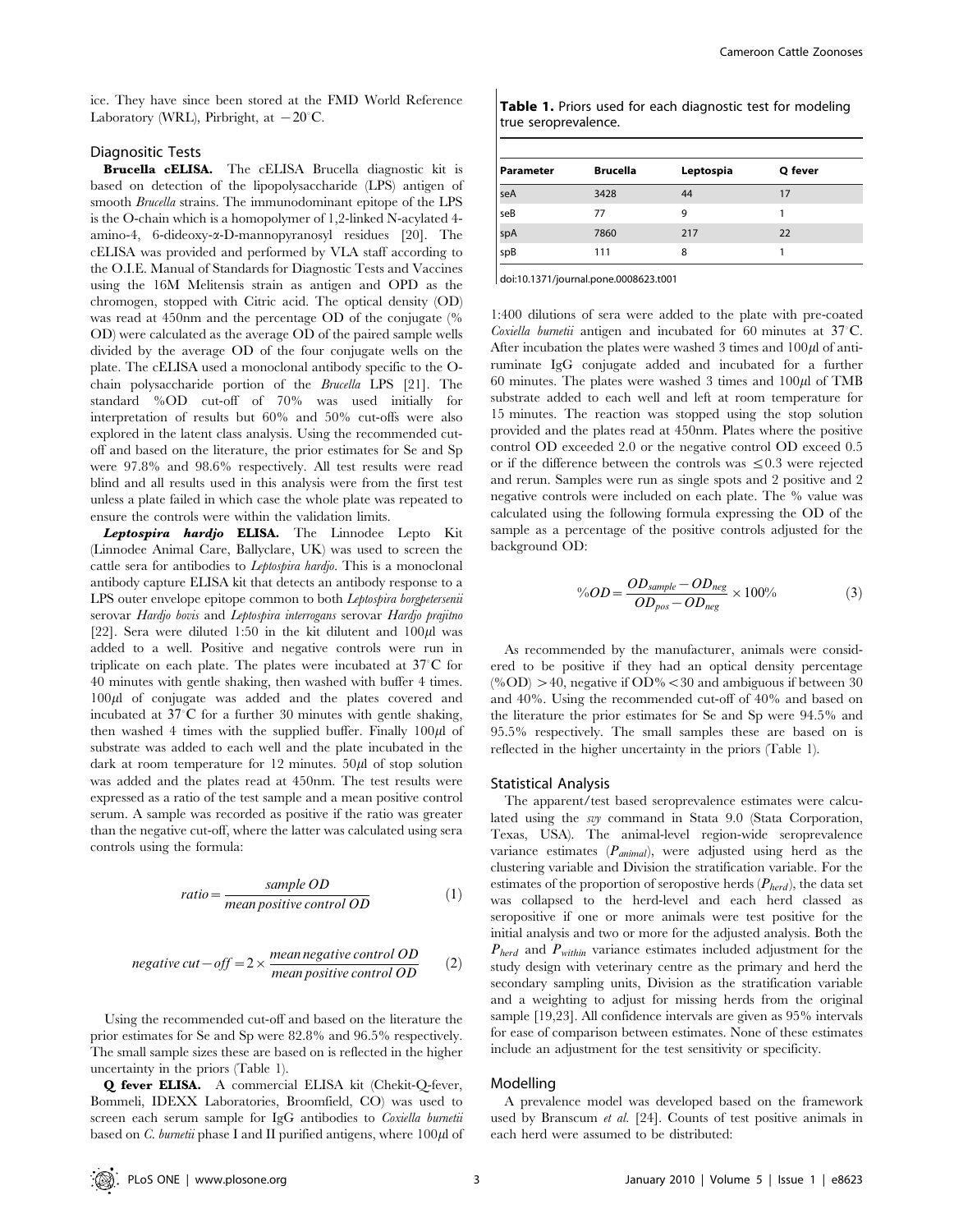$$
r_i \sim binom(n_i, Se \times P_i + (1 - Sp) \times (1 - P_i))
$$
 (4)

where  $r_i$  is the count of test positive animals in herd i,  $n_i$  is the number of animals sampled in herd  $i$ ,  $\mathcal{S}e$  and  $\mathcal{S}p$  are the test sensitivity and specificity and  $p_i$  is the prevalence of seroconversion in herd  $i$ . The within herd prevalence,  $p_i$  is assumed to be distributed as a mixture:

$$
P_i \sim \begin{cases} 0 & Prob(1-\tau) \\ beta(a,b) & Prob(\tau) \end{cases} \tag{5}
$$

In the absence of other data the probability that a herd was sero-positive  $(τ)$  was given a vague prior distribution *beta*(1,1). The within herd prevalence used the parameterisation from Branscum et al. [24] permitting it to be specified with hyper parameters describing the uncertainty of the mean within herd seroprevalence and a term related to its variance.

$$
a = \mu \times \psi \tag{6}
$$

$$
b = \psi \times (1 - \mu) \tag{7}
$$

We used a flat  $beta(1,1)$  prior for the mean,  $\mu$ , within herd prevalence and a vague  $(gamma(0.1,0.1))$  prior for the variance related term  $\psi$ .

The prior distributions used for the diagnostic test performances are given in Table 1. The Brucella cELISA has been well studied and data from 6 well described studies was use for the priors [25]. There was very little published data on the Linnodee test, so estimates were made from the manufacturers data sheet supplied with the kit. A number of publications reported using the CHEKIT Q fever kit e.g.. Schelling et al. [26], however, none of these reported details of the numbers of animals used to validate the test and we have used relatively vague priors with a mean performance of around 92% and 100% for sensitivity and specificity respectfully.

The model parameters were estimated using a Markov chain Monte Carlo methodology with JAGS software [27] called from R (R core team 2009) using the Rjags package. After an initial burnin period of 200,000 samples a further 300,000 were collected from 3 McMC chains for posterior inference. Apparent convergence of the McMC samples was assessed by visual examination of the sample histories and calculation of the Brooks-Gelman diagnostic [28].

#### Mapping

Herds had been geo-referenced in the initial (2000) study using hand-held GPS device. The spatial distribution of within herd prevalences,  $P_{within}$ , estimated using the Bayesian analysis, were mapped using the R software version 2.9.1 (http://cran.r-project. org/) (Packages 'Sp', 'classInt', 'RColorBrewer' and 'maptools'). Manual jittering was applied to the plotted location of herds with similar recorded locations in order to separate plotting symbols on the published graphics. Mean estimates of prevalence were mapped to a 7 interval colour scale using the same scale for all three pathogens for comparison purposes.

A provisional exploration of global spatial clustering of seropositive herds was carried out using the Cuzick Edwards' knearest neighbour test [29]. A herd was classed as positive using a cut-off of 1 for Brucella and 2 for the Leptospira hardjo and Coxiella burnetii. For each seropositive herd the test counts how many  $k$ nearest neighbours are also seropositive such that if they are  $n_i$ seropositives and  $m<sub>i</sub>(k)$  is the number of seropositive herds in the k nearest neighbours of her i so that  $0 \le m_i(k) \le k$ , for  $i = 1, \ldots, n_i$ , a test statistic  $T_k$  can be calculated as follows:

$$
T_k = \sum_{i=1}^{n_i} m_i(k) \tag{8}
$$

When seropositives are clustered, the nearest neighbour to a seropositive tends to be another seropositive herd and  $T_k$  will be large. This is standardised as:

$$
\frac{T_k - E(T_k)}{\sqrt{Var(T_k)}}\tag{9}
$$

and the p-value reported using the Excel spreadsheet addin by Carpenter (Spatial Statistics - University of California, 1998). One of the main advantages of this non-parametric test statistic is that it takes account of the heterogeneous distribution of the population at risk as positive and negatives are drawn from the same population.

#### Herd-Level Sensitivity and Specificity

Using the software tool HERDACC [30] the herd-level sensitivity (HSe) and herd-level specificity (HSp) were explored for a range of true seroprevalences using the point estimates of the test parameters based on the priors in Table 1.

#### Ethics Statement

This study used cattle sera biobanked in 2000. The cattle were sampled by a qualified veterinary surgeon with the consent of the animal owner and in accordance with the Cameroonian Ministry of Research (MINREST) guidelines and approval from the University of Liverpool ethics committee in 1999.

#### Results

#### Descriptive Test Based Results

A total of 1377 cattle ranging from 8 months to 15 years of age were sampled from 146 herds. The brucella ELISA and Q fever ELISA OD (optical density) values are presented in Figure 2. The distribution of the percentage OD of the conjugate for the Brucella cELISA suggests a large negative population with a small test positive population. The distribution of Q fever OD values does not suggest a clear distinction between the test positive and negative animals at the manufacturers cut-off. The Leptospira ELISA does not produce a continuous OD that is comparable between ELISA test plates.

Table 2 shows the estimates of the region-wide animal-level sero-prevalence  $(P_{animal})$ , proportion of herds sero-positive  $(P_{herd})$  and within-herd animal-level prevalence  $(P_{within})$ . Prevalence estimates are shown both from test data (i.e. apparent prevalence) and from the Bayesian analysis, which adjusts for diagnostic test sensitivity and specificity. The estimated proportion of seropositive herds is shown using two simple rule based approaches. These rules require either one or more, or two or more test positive animals to classify a herd as seropositive.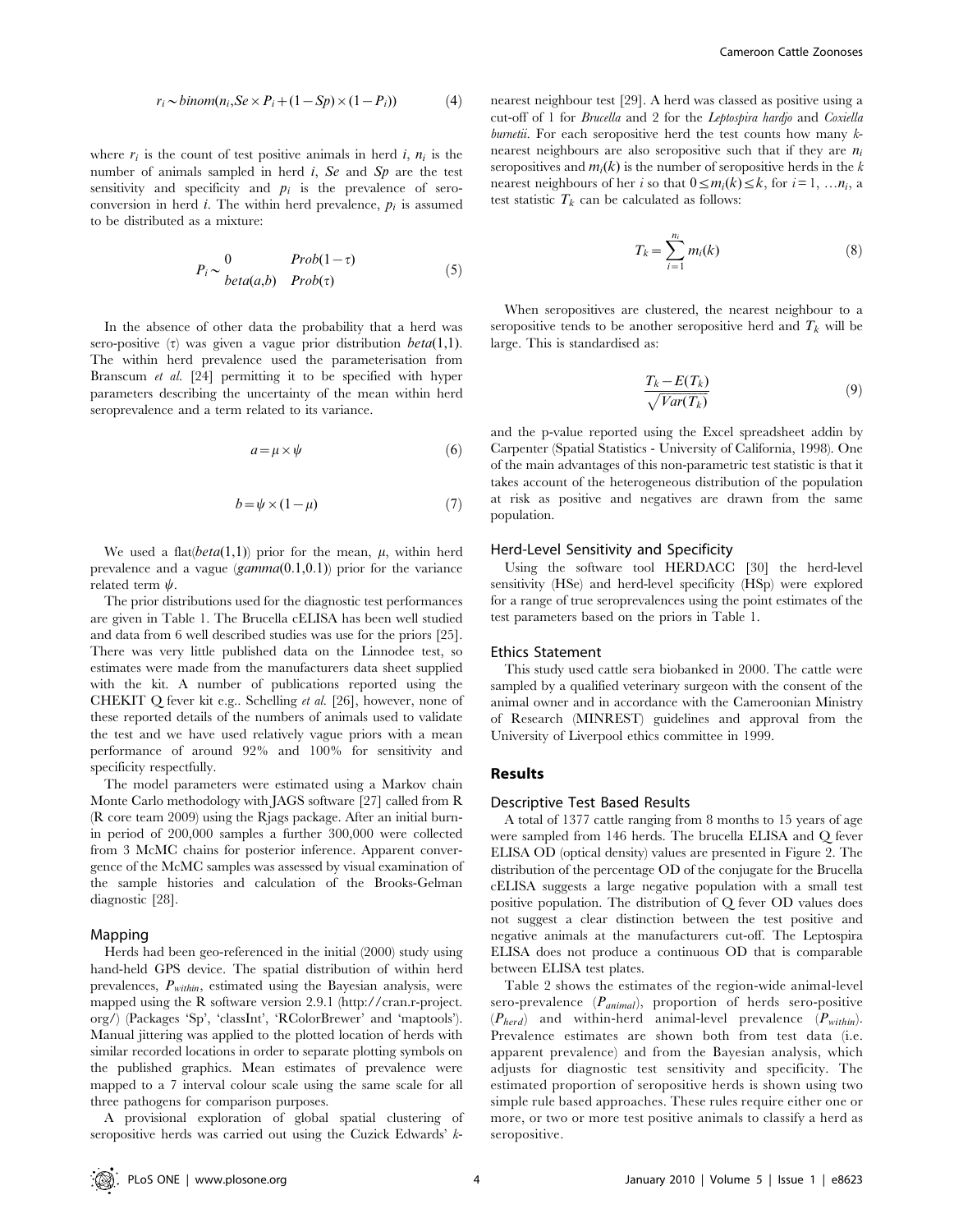

Figure 2. Histogram of optical density values (OD) for the Brucella cELSIA and Q fever ELISA. doi:10.1371/journal.pone.0008623.g002

The apparent  $P_{animal}$  of *Brucella spp*. seropositives was  $3.1\%$ whereas Leptospira hardjo and Q fever had much higher apparent Panimal seroprevalences of 30.4% and 31.3% respectively.

About 16% of herds  $(P_{herd})$  had at least one test positive animal for Brucella spp. compared to 93% for Leptospira hardjo and 85% for

Q fever. In these test positive herds the apparent  $P_{within}$  was  $\sim$  18% for *Brucella spp*. compared to  $\sim$  33% for *Leptospira hardjo* and  $\sim 36\%$  for Q fever.

 $P_{herd}$  for each division was estimated for each of the three infection and are given in Table 3. For each infection, approximately similar proportions of herds are sero-positive across the five administrative divisions (Brucella spp. Fisher's exact test  $p = 0.688$ ; Leptospira hardjo Fisher's exact test  $p = 0.526$ ; Q fever Fisher's exact test  $p = 0.369$ .

#### Seroprevalence Results by Age

The age-stratified apparent seroprevalences for each infection are given in Figure 3. The apparent  $P_{animal}$  for Leptospira hardjo peaks at around 3 years of age and appears to be steady at  $\sim$ 40% of animals thereafter. The pattern for Q fever is a much more gradual rise possibly peaking at around 45–50% by 8 or 9 years of age. In a closed population with a life long immunity and a non zero force of infection across all ages we would expect seroprevalence to increase asymptotically to 1. A lower asymptotic seroprevalence may be due to loss of immunity or introduction of new animals. However, we would anticipate that the numbers entering are limited and that most of the effect will be due to waning immunity. The pattern for Brucellosis is less clear given the very low apparent  $P_{animal}$ although there is a suggestion of higher seroprevalences in older animals.

#### Herd-Level Sensitivity and Specificity

The original sampling strategy for this survey assumed a 50% within herd prevalence as it was designed to detect foot-andmouth disease with a 95% herd level sensitivity. Herd-level sensitivity (HSe), which is the probability that a seropositive herd is correctly classified as seropositive, is a function of the sample size, diagnostic test sensitivity, sample interpretation and importantly, within herd animal-level prevalence. The estimated HSe across a range of true within herd seroprevalences are given in Figure 4. Herd-level specificity (HSp) is the probability that a a truly seronegative herd is correctly classified as negative by the test system. However, the HSp is simply a function of the sample size and diagnostic test specificity.

Table 2. Animal-level ( $P_{aminal}$ ), herd-level ( $P_{herd}$ ) and within herd ( $P_{within}$ ) true (model based with 95% highest density intervals) and apparent (with 95% confidence intervals adjusted for study design effects) seroprevalences for cattle in the Adamawa Province of Cameroon to Brucella spp., Leptospira Hardjo and Q fever.

| <b>Disease</b>     | Parameter            | <b>Mean</b> <sub>model</sub> | <b>LHDI</b> | <b>UHDI</b> | <b>Mean</b> <sub>apparent</sub> | LCI   | UCI   |
|--------------------|----------------------|------------------------------|-------------|-------------|---------------------------------|-------|-------|
| <b>Brucellosis</b> | $P_{\text{minimal}}$ |                              |             |             | 0.031                           | 0.018 | 0.044 |
|                    | $P_{herd}$           | 0.203                        | 0.042       | 0.776       | 0.159                           | 0.086 | 0.233 |
|                    | $P_{within}$         | 0.161                        | 0.000       | 0.345       | $*0.179$                        | 0.141 | 0.218 |
| Leptospirosis      | $P_{\text{minimal}}$ |                              |             |             | 0.304                           | 0.276 | 0.332 |
|                    | $P_{herd}$           | 0.945                        | 0.871       | 1.000       | 0.933                           | 0.894 | 0.972 |
|                    |                      |                              |             |             | $+0.760$                        | 0.685 | 0.836 |
|                    | $P_{within}$         | 0.357                        | 0.116       | 0.577       | $*0.334$                        | 0.304 | 0.364 |
| Q fever            | $P_{\text{minimal}}$ |                              |             |             | 0.313                           | 0.273 | 0.035 |
|                    | $P_{herd}$           | 0.681                        | 0.443       | 1.000       | 0.853                           | 0.780 | 0.926 |
|                    |                      |                              |             |             | $+0.629$                        | 0.519 | 0.740 |
|                    | $P_{within}$         | 0.393                        | 0.000       | 0.725       | $*0.363$                        | 0.324 | 0.403 |

\*The mean for subpop with 1 or more test positives in herd. + Herd-level seroprevalence estimates using a cut-off of 2 test positive animals. doi:10.1371/journal.pone.0008623.t002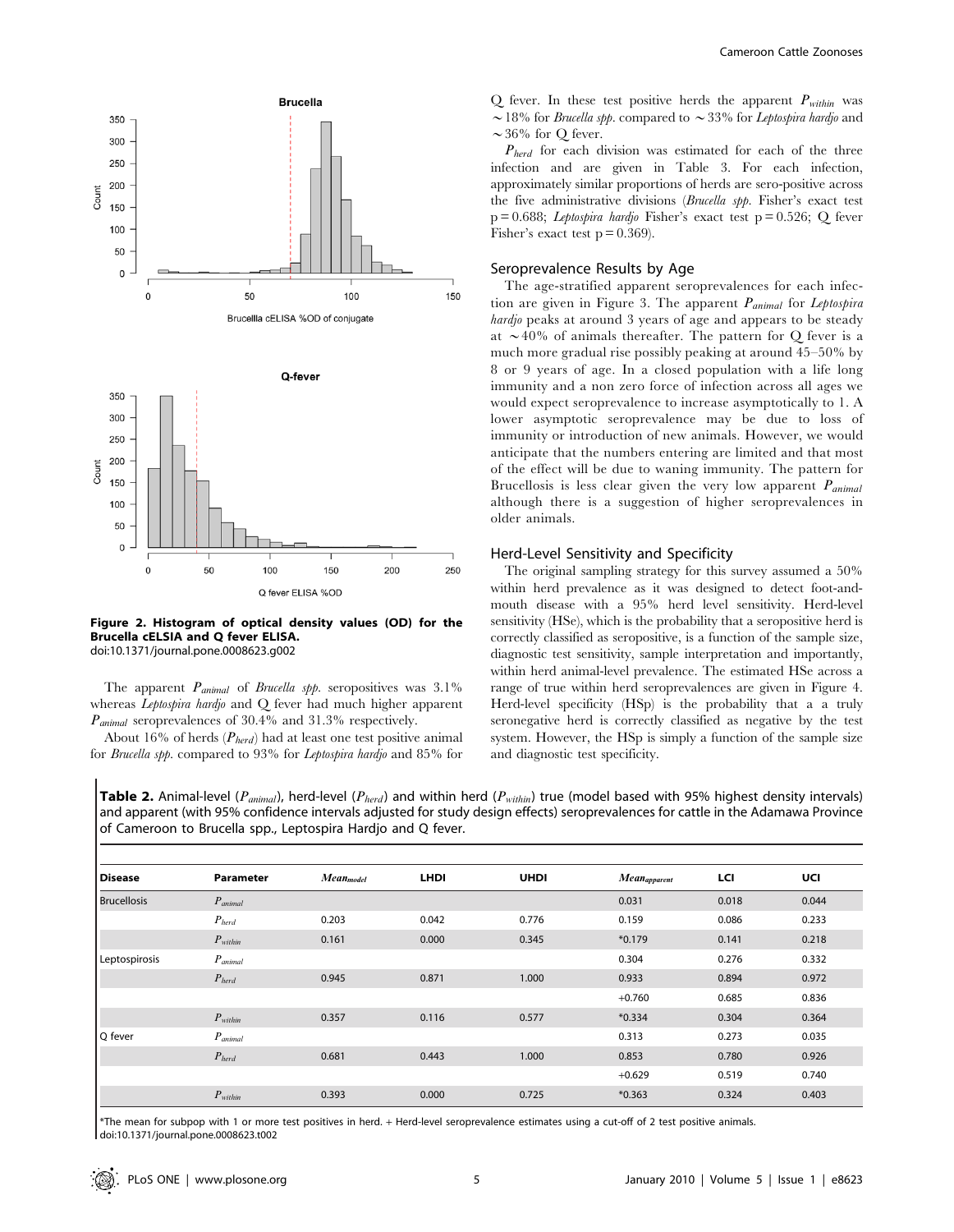Table 3. Herd-level (P<sub>herd</sub>) apparent Divisional seroprevalences (with 95% confidence intervals adjusted for study design effects) for cattle in the Adamawa Province of Cameroon to Brucella spp., Leptospira Hardjo and Q fever.

| <b>Division</b> | <b>Brucella</b> | 95% CI            | Leptospira | 95% CI            | Q.fever  | 95% CI            |  |
|-----------------|-----------------|-------------------|------------|-------------------|----------|-------------------|--|
| Vina            | 0.229           | $(0.111 - 0.347)$ | 0.958      | $(0.901 - 1.00)$  | 0.875    | $(0.771 - 0.979)$ |  |
|                 |                 |                   | $+0.813$   | $(0.691 - 0.934)$ | $+0.604$ | $(0.440 - 0.769)$ |  |
| Mbere           | 0.136           | $(0.00 - 0.343)$  | 0.881      | $(0.757 - 1.00)$  | 0.763    | $(0.494 - 1.00)$  |  |
|                 |                 |                   | $+0.814$   | $(0.683 - 0.944)$ | $+0.610$ | $(0.284 - 0.936)$ |  |
| Djerem          | 0.161           | $(0.017 - 0.305)$ | 0.935      | $(0.850 - 1.00)$  | 0.774    | $(0.595 - 0.954)$ |  |
|                 |                 |                   | $+0.742$   | $(0.483 - 0.984)$ | $+0.613$ | $(0.368 - 0.858)$ |  |
| Mayo Banyo      | 0.091           | $(0.00 - 0.274)$  | 0.909      | $(0.815 - 1.00)$  | 0.939    | $(0.858 - 1.00)$  |  |
|                 |                 |                   | $+0.667$   | $(0.483 - 0.984)$ | $+0.652$ | $(0.428 - 0.875)$ |  |
| Faro et Deo     | 0.133           | $(0.00 - 0.298)$  | 1.00       |                   | 0.933    | $(0.799 - 1.00)$  |  |
|                 |                 |                   | $+0.733$   | $(0.483 - 0.984)$ | $+0.733$ | $(0.353 - 1.00)$  |  |

In addition herd-level (Pherd) apparent Divisional seroprevalences (+) (with 95% confidence intervals adjusted for study design effects) Leptospira Hardjo and Q fever are given after adjusting the herd-level cut-off to be 2 or more test positive animals to class a herd as positive. doi:10.1371/journal.pone.0008623.t003

Our results suggest that for Brucella spp. the expected prevalence is much lower than the design assumption of 50%. For the Brucella spp., using the literature based estimates of the cELISA test performance, sampling 10 animals per herd and with an expected within herd prevalence of 15% the HSe was estimated to be  $\sim$  84% and for a seroprevalence of 20% to be  $\sim$  91%. Although high, these results mean that unadjusted estimates of  $P_{herd}$  in an area will underestimated.

The HSp decreases as the number of animals sampled increases and is  $\sim86\%$  for the Brucella cELISA. Therefore, in a completely disease free setting using this testing system we would expect to see on average 21 seropositive herds out of 146. Furthermore, we would expect to only find one false positive animal in a sample of 10 from a herd of 70. Therefore herds with 2, 3 and 4 test positives can more confidently be considered truly seropositive.

The HSe for *Leptospira hardjo* based on the available estimates of diagnostic test performance were  $\sim$  99.2% for an expected 30% true seroprevalence and  $\sim$  99.8% at 40%. Therefore at the apparent seroprevalences observed the HSe is high. However the herd level specificity (HSp) is very low at 73.3%. Therefore in a truly negative population using this test we would expect to see 39 test positive herds out of 146. However, the HSp can be greatly improved with minimal impact on the HSe by increasing the cut-point from 1 to 2 test positive animals required to be positive to classify the herd as seropositive. This gives an adjusted estimated HSe of  $\sim$  97.7% at 30% and HSp of  $\sim$ 98.1%. This approach was used to re-estimate the overall and Divisional  $P_{herd}$  (shown in bold in Tables 2 and 3). This resulted in a new estimated proportion of herds seropositive with Leptospira hardjo of  $\sim$  76%, a reduction of 17%.

The HSe for Q fever based on the available estimates of diagnostic test performance were  $\sim 99.6\%$  for an expected seroprevalence of 30% and  $\sim$  100% for 40%. The HSp was low estimated to be  $\sim 63\%$ . Therefore, in a truly negative population using this test 55 herds would be classified as seropositive out of 146 sampled herds. However, as with the Leptospira hardjo test, the HSp can be greatly improved with minimal impact on the HSe by increasing the cut-point from 1 to 2 test positive animals. This gives an adjusted estimated HSe of  $\sim$  94.8% and HSp of  $\sim$  99.3%. The overall and Divisional apparent  $P_{herd}$  were re-estimated and are given in Tables 2 and 3. This resulted in a new estimated  $P_{herd}$ of  $\sim 63\%$ , a reduction of 22%.

### Model Based Seroprevalence Estimates Adjusted for Test Performance

Using the hierarchical Bayesian analysis the test imperfections, the uncertainty about their Se and Sp and the study design can all be incorporated to estimate  $P_{herd}$  and  $P_{within}$ . The overall estimates are given in Table 2 for comparison with the apparent seroprevelence estimates. The model's  $P_{within}$  estimates were slightly higher for *Brucella spp.* at 20.3%, similar for *Leptospira* hardjo at 94.5% and lower for Q fever at 68.1% compared to the apparent estimates. These differences reflect the problems of HSe for Brucella spp. using the raw test results and the poor HSp of the Q fever ELISA as already discussed.

The hierarchical model allows for a mixture of sero-negative and sero-positive herds and as well as uncertainty in the test parameters. There will be some herds classed as seropositive falsely by having a false test positive animal and there will be herds that are classified as negative due to the sample failing to pick up a seropositive animal. Furthermore the model based approach enables estimation of  $P_{within}$  which can not be done in a conventional analysis after shifting the cut-off.

The model results are summarised for each herd and shown in the caterpillar plots in Figure 5. The posterior mean  $P_{within}$  for each herd from the Bayesian analysis is plotted, along with the 95% highest density interval, the apparent seroprevalence from the test results and the probability that the herd was seropositive from the Bayesian analysis.

The graph for *Brucella spp*. still strongly supports the results from the classical analysis and most herds have a low or zero  $P_{within}$  and a low probability test negative herds are seropositive. The model estimates for  $P_{within}$  for non zero herds is lower than the estimates from the classical approach consistent with a low positive predictive value for a test positive given the low seroprevalence. The probability that a herd is infected increases once the  $P_{within}$ rises above  $\sim 15\%$ .

The graph for Leptospira hardjo is more complicated to interpret. The model estimates for each individual  $P_{within}$ suggest a range of  $P_{within}$  from  $\sim$  12% to  $\sim$  50% compared to the classical estimates that range form 0% to  $\sim$  70%. There is a switch-over at 35% seroprevalence from the uncorrected test results underestimating  $P_{within}$  to overestimating it, reflecting the point where Se and Sp switch their influence. As with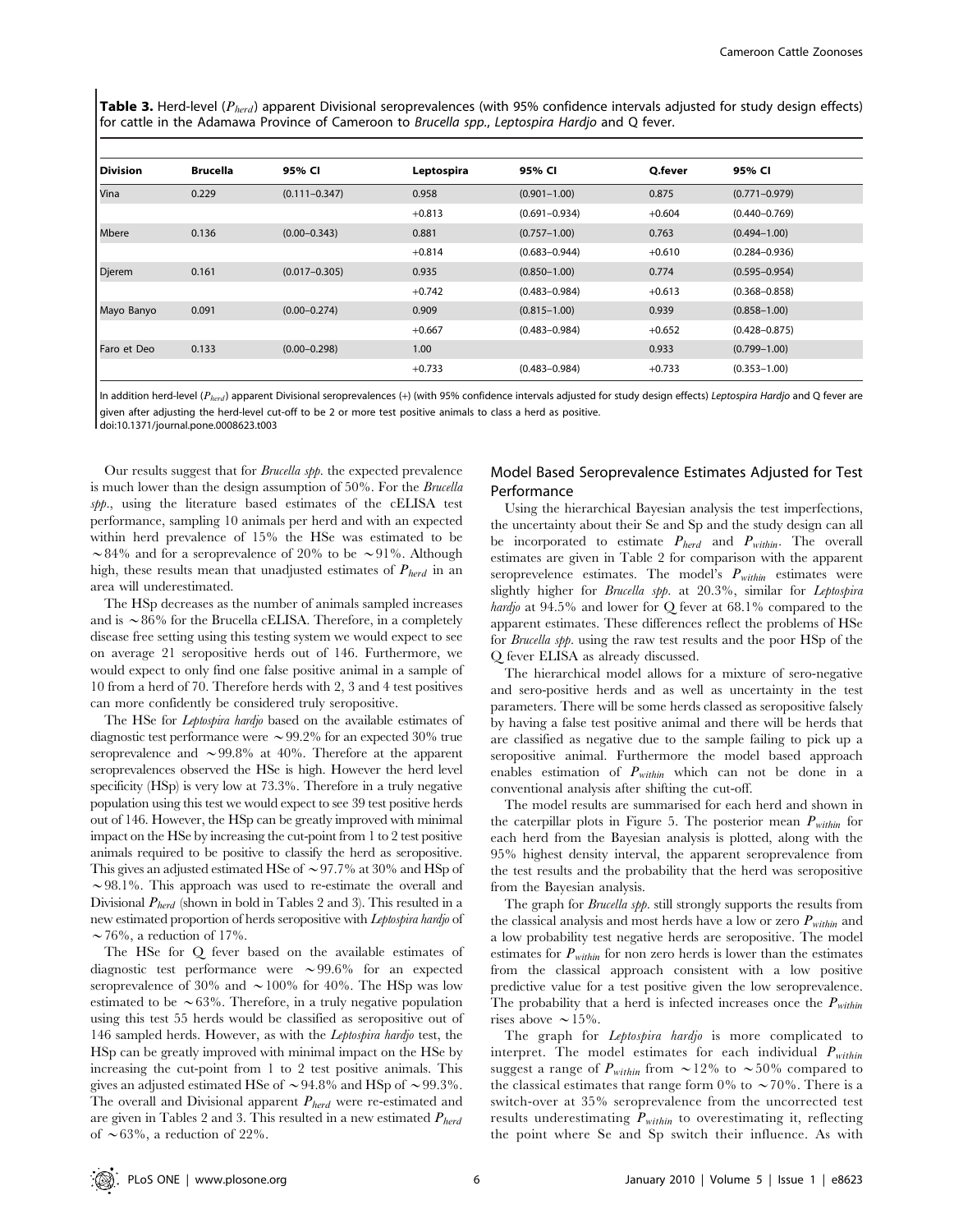

Figure 3. Age stratified animal-level seroprevalence based on raw test results (not adjusted for clustering within herds or diagnostic test imperfections). doi:10.1371/journal.pone.0008623.g003

brucellosis, once the  $P_{within}$  gets above  $\sim$  20% the probability that the herd is seropositive increases to above 90% and is 100% when  $P_{within}$  is above 30%. Using the 2 or more test positive animals cut-off appears to largely classify the same herds with near 100% probability from the model. However the herds with 1 test positive (those with  $P_{within}$  of 10%) have a very high probability of being seropositive from the model. There is one herd that due to the small sample of only one animal had a 100% test seroprevalence but the model predicted a more modest 40% true seroprevalence.

The figure for Q fever firstly shows the higher uncertainty in the estimates due to the lack of precision in the Se and Sp estimates. There also appears to be a much wider range of  $P_{within}$  from  $\sim 5\%$ to  $\sim$  70%. The use of the higher cut-point reclassifies many of the lower prevalence herds as seronegative; in the model they have a low probability of being seropositive until  $P_{within}$  gets above 30% when the probability the herd is seropositive gets above 95%. This reflects the lack of certainty in the test parameters compounded by the small sample from each herd.

#### Distribution of Seropositive Herds

The spatial distribution of the  $P_{within}$  estimates from the model are plotted in Figure 6. The results of the Cuzick Edwards test statistic are given in Table 4. The spatial distribution of Brucella spp. seropositive herds is thinly dispersed across the Region with some suggestion of clustering in the west which is supported by the highly significant test statistic  $(p<0.001)$  at all levels up to the third nearest neighbour. In contrast the spatial distribution for Leptospira hardjo  $P_{within}$  estimates suggest high seroprevalence herds across the entire Region and little statistic evidence of clustering. The pattern for Q fever is the most interesting with a much more variation in  $P_{within}$  distribution across the Divisions and possible clustering around the major Divisional towns which was supported by the Cuzick Edwards test statistic  $(p<0.001)$  at all levels up to the third nearest neighbour.

#### **Discussion**

This serological analysis of exposure to *Brucella spp., Leptospira* spp. and Coxiella burnetti in cattle is the first report from a well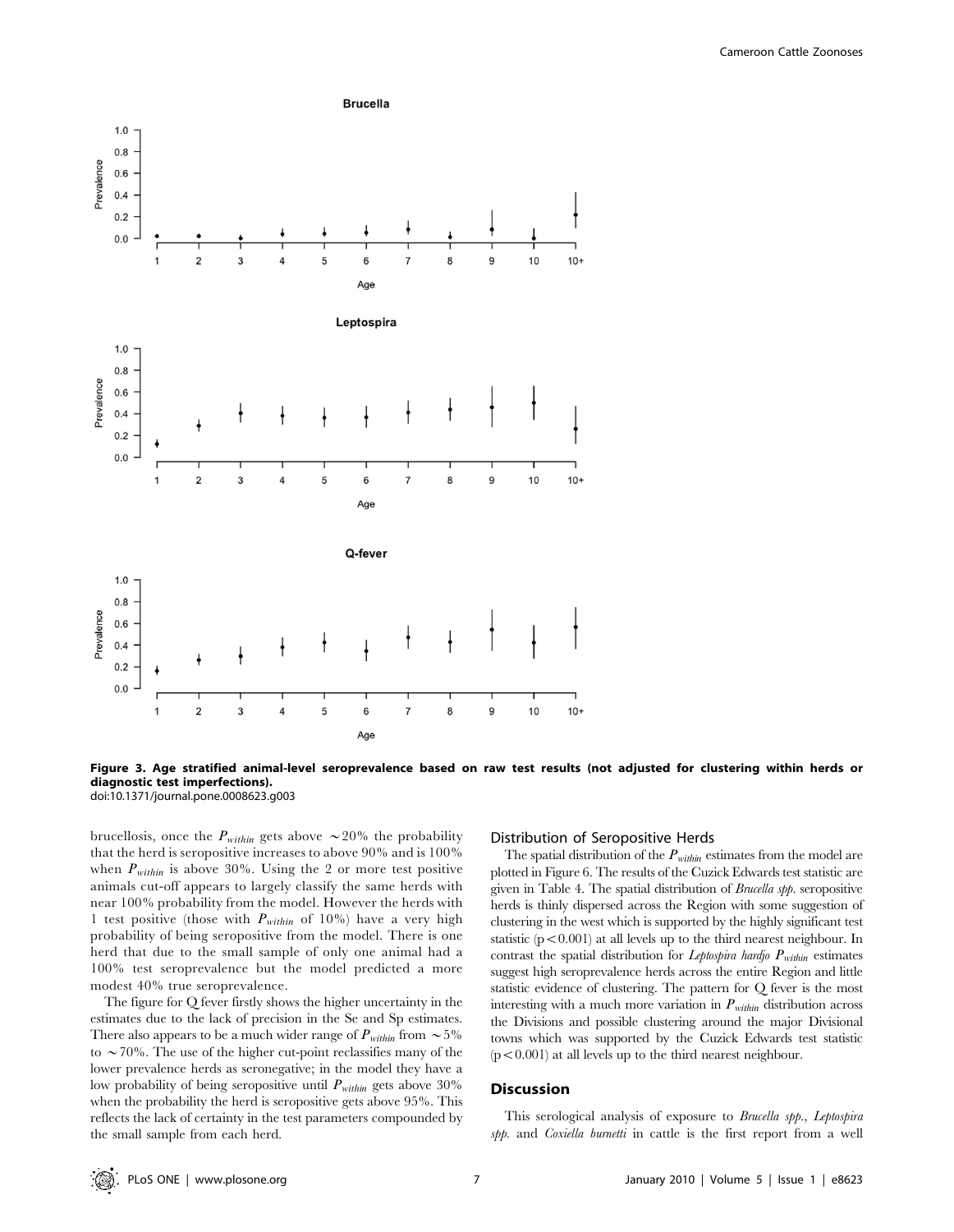

Figure 4. The herd-level sensitivities (HSe) for each of the three infections over a range of true seroprevalences assuming a perfect test specificity. doi:10.1371/journal.pone.0008623.g004

described population based sample of herds in the Adamawa Region of Cameroon for several decades. We have estimated the seroprevalences of these three diseases using both a classical approach which allows for some adjustment for the multi-level design and a model based approach that allows incorporation of the multi-level design of the original sampling, the sensitivity and specificity of the diagnostic tests used and the uncertainties in these tests. The caterpillar plots in Figure 5 summarize most of the information in the results and show that particularly for leptospirosis and Q fever there is a large uncertainty in the individual within herd estimates due to the small sample size from each herd of only 10 animals. The model approach also has the advantage that herds where only a few animals were sampled are adjusted for the general seroprevalence avoiding overestimation. However, for these two diseases it also does confirm the high level of probability that these herds have been exposed. It also highlights the need for high quality diagnostic tests with well described characteristics in order to make reliable interpretation of serological surveys. The lack of sensitivity and/or specificity need to be adjusted for in order to get unbiased estimates of seroprevalence and as we have shown here that failure to do so can give significantly different estimates.

These analyses estimate the seroprevalence of brucellosis to be much lower than expected even after adjustment for the design and diagnostic test performance. The reasons are not clear. Seropositive herds appear to be focused mainly around the Regional capitol, Ngaoundere, and the western border area next to the North Western Region and Nigeria. The study was under powered to detect seropositive herds at these low within herd seroprevalences and this is therefore likely to be an underestimate of the problem. However, the animal-level seroprevalence is robust.

It is estimated that around 61% of the known 1415 human pathogens are zoonotic [2]. The concept of 'one medicine' which is defined as the science of all human and animal health diseases has been around for several decades but its uptake is still

generally is lacking in many developing countries where it could have most impact [31]. Interestingly Cameroon has a very extensive veterinary infrastructure with 88 centres in the Adamawa alone. Understanding the epidemiology of diseases such as brucellosis, leptospirosis and Q fever are important veterinary issues relating to production losses and abortions. However, the zoonotic nature of these diseases means that it is also important for the medical profession to understand the extent and prevalence of these diseases in the livestock reservoir. All three diseases produce very variable non-specific symptoms in people and are generally believed to be hugely under reported largely due to confusion with malaria in developing countries where 50–80% of malaria cases may suffer fevers resulting from other causes [32].

Brucella seroprevalence in the cattle population of the Adamawa Region appears to be very low with only around 3% of animals in 20% of herds and a mean within herd seroprevalence of 16%. Reports from the literature suggest a very variable brucellosis seroprevalence at individual and herdlevel across study regions. Estimates include animal-level seroprevalences of 20.2% in Sudan [7], between 0.3% and 8.2% in Eritrea [33], 12.3% in Tanzania [34], 6.6% in Chad [26], 3.3% in the Central African Republic [35], 14.1% to 28.1% in Zambia [36]. At the herd/unit level estimates range from 2.4% and 46.1% under different husbandry systems in Eritrea [33] and in Zambia from 46.2% to 74% across study areas [36]. Despite the lack of official reports on brucellosis in Cameroon since 1996 (OIE, handistatus II, http://www.oie.int/hs2/), the disease is believed to still be endemic across the country [37] and the same authors working in Western Province estimated seroprevalaence to be  $\sim$  10% in cattle sampled at an abattoir. A number of studies have been carried out, mainly in the Northern Province, where seroprevalence values ranging form 7.5% to 31% have been reported [38–40], although these estimates may be largely affected by the sampling method and diagnostic techniques. The low seroprevalence and apparent decline since the 1980s may be due to improved husbandry and awareness but we currently have no knowledge of any systematic control efforts or education campaigns having been carried out.

There does not appear to be any reliable up-to-date information on human brucellosis for the region [41]. However, the sub-Saharan African countries included by Pappas (et al.) [41] appear to have lower annual incidence than North African countries. This may however reflect a poor reporting system in many sub-Saharan regions. There is considerable data on risk factors for human brucellosis and drinking unpasteurized milk [42] and handling abortive materials [43] from livestock as well as professions such as herdsman and abattoir worker [44] are all higher risk. Currently there are no programs aimed at controlling or eradicating brucellosis from the region. New penside/home test tools are now available for the testing of animals [25,45] and humans [46] that could greatly speed up identification and of infected animals and people and make control a real possibility.

There are only a few published reports on leptospiosis in African livestock and human populations. Serological studies in cattle in various African countries report overall leptospiral serovars prevalences of 10.4% [47] to 27% [48] in Zimbabwe, of 21% [49] in Malawai and 45% [50] in Mali. There is also one report of a seroprevalence of 22% in pigs in South Africa [51]. No livestock cases have been reported in Cameroon in the last 10 years (OIE, handistatus II, http://www.oie.int/hs2/). Serological surveillance of human patients in Africa show a similar high seroprevalence with reports from Senegal of a seroprevalence of 35% [52] in hospital patients compared to 37% to 64% in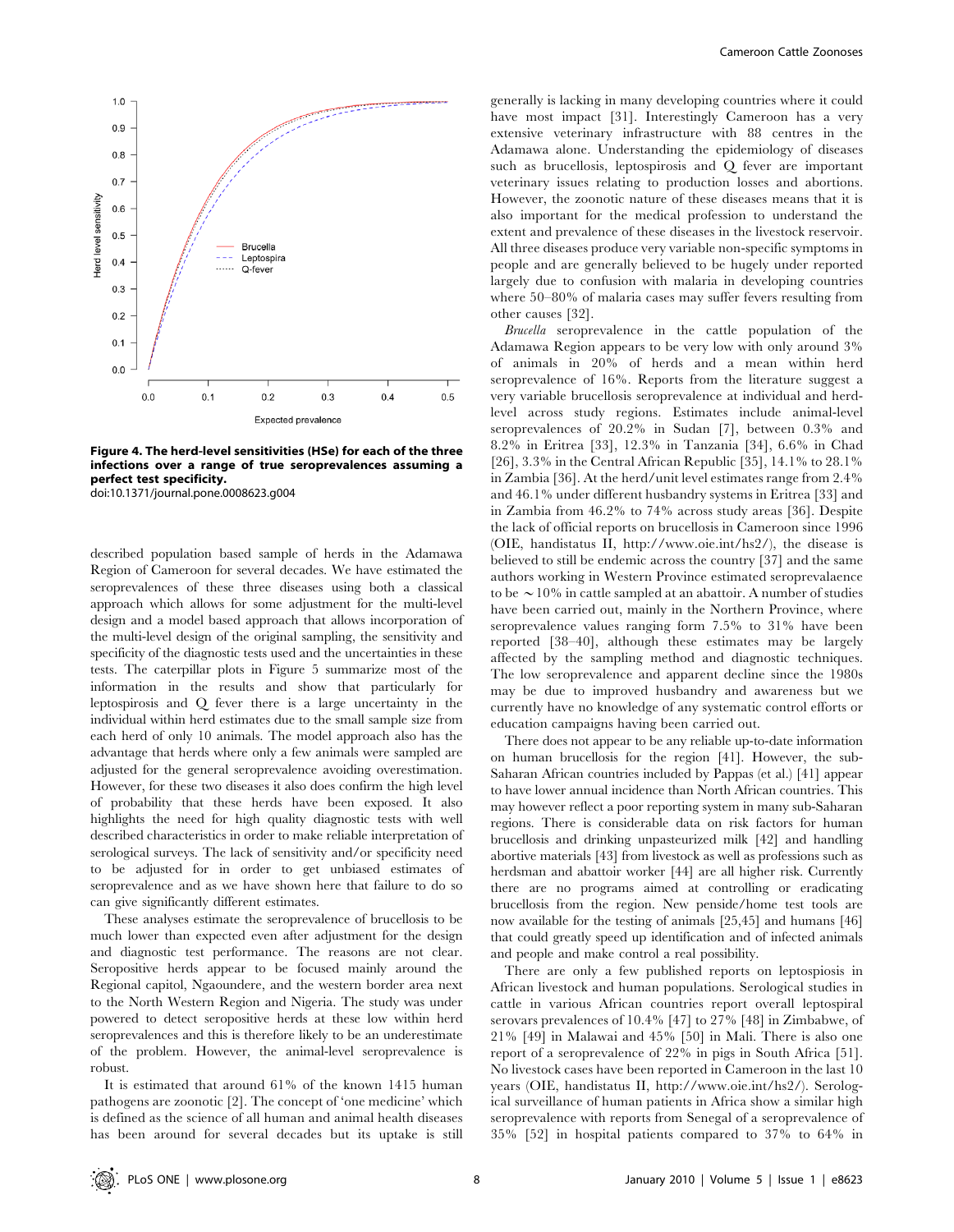

Figure 5. Caterpillar plots showing the classification of each of the 146 herds based on the raw test results and the Bayesian seroprevalence model estimates of true within herd seroprevalence with 95% highest density intervals. Herds are ordered along the x axis based on the estimated within herd seroprevalence. doi:10.1371/journal.pone.0008623.g005

different patient groups in Somalia [53] and 15.7% in gold miners in Gabon [54].

Q fever has been recently reviewed [14] but cites only one paper for Africa [14]. Malawian zebu cattle have shown seroprevalence ranging from 1.5% up to 5% [55]; 7%–8.5% for cattle in Transvaal [56]; 39% for cattle in Zimbabwe [57]; 4% in Chad [26]. No livestock cases have been reported in Cameroon in the last 10 years (OIE, handistatus II, http://www.oie.int/hs2/). The seroprevalence in 5 herds in Zambia were 0.9% [58]. In human populations estimates for the general population are lacking. In a hospital based study in Mali [59] 40% of patients admitted with fever where positive but none of the individuals had been diagnosed with Q fever at their initial examination.

The Bayesian modeling approach proved useful as this allowed the incorporation of the diagnostic test Se and Sp, the uncertainties in these parameters and the study design features. One of the clear implications of this estimation process is that the within herd sample sizes were small in terms of estimating within herd seroprevalences, which they were never intended for in the first place. However, this approach has allowed unbiased estimates of seroprevelance from a design that was not intended for studying these diseases, allowing maximum information to be extracted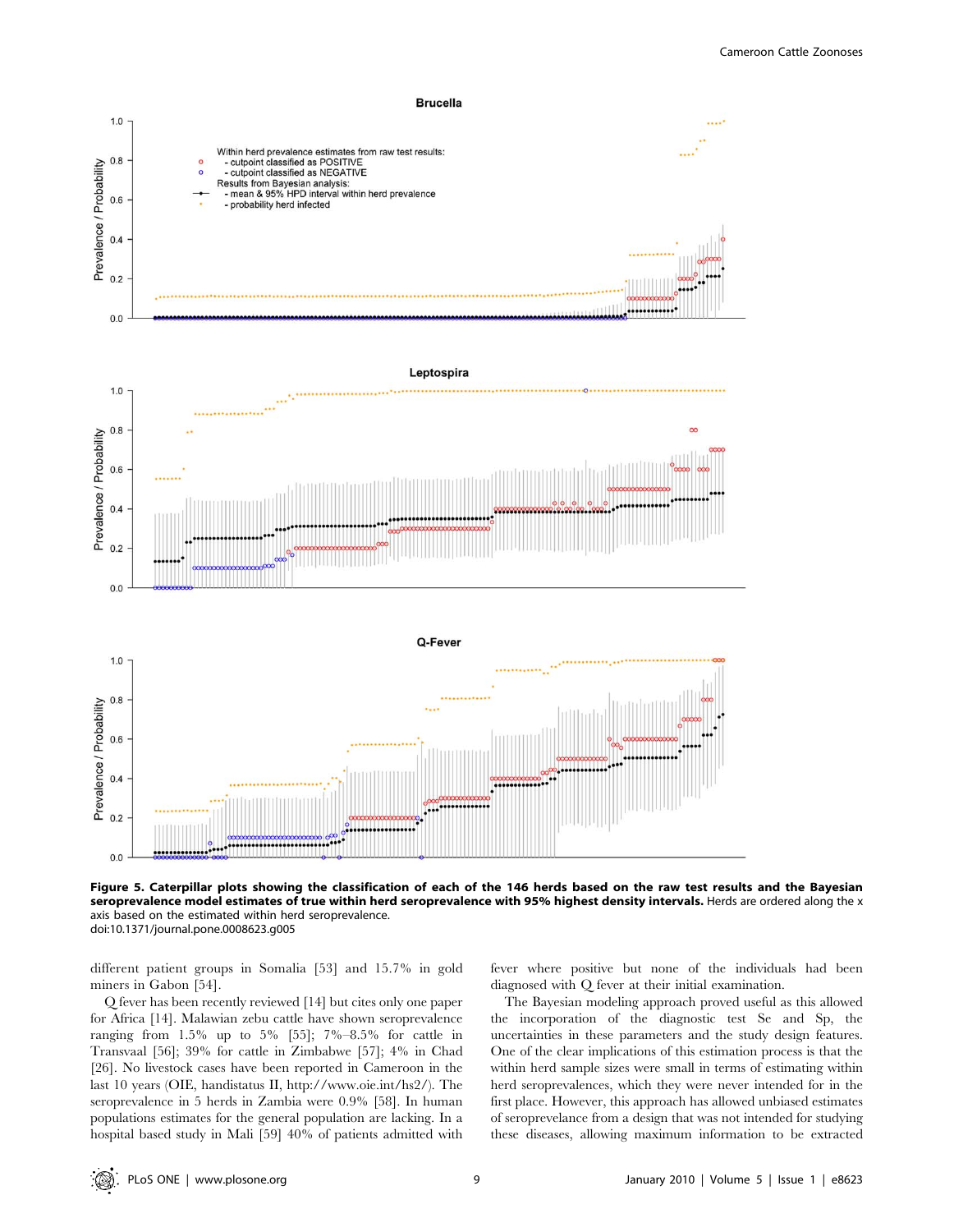

Figure 6. Spatial distribution of sampled herds in the Adamawa Region of Cameroon showing estimated within herd seroprevalence for brucellosis, leptospirosis and Q fever. doi:10.1371/journal.pone.0008623.g006

from such a survey and the banked material and providing robust estimates for these infections. This is not possible from a classical statistical analysis.

#### References

1. Cleaveland S, Laurenson MK, Taylor LH (2001) Diseases of humans and their domestic mammals: pathogen characteristics, host range and the risk of emergence. Philos Trans R Soc Lond B Biol Sci 356: 991–999.

| <b>Table 4.</b> Cuzick Edwards $k^{th}$ nearest neighbour analysis |
|--------------------------------------------------------------------|
| results for brucellosis, leptospirosis and Q fever in 146          |
| randomly sampled herds from the Adamawa Region of                  |
| Cameroon.                                                          |

| k                 | $T_k$ | $E(T_k)$ | $V(T_k)$ | p-value |  |  |  |
|-------------------|-------|----------|----------|---------|--|--|--|
| Brucella spp.     |       |          |          |         |  |  |  |
| 1                 | 11    | 3.8      | 4.9      | < 0.001 |  |  |  |
| $\overline{2}$    | 17    | 7.6      | 10.0     | < 0.001 |  |  |  |
| 3                 | 24    | 11.4     | 15.2     | < 0.001 |  |  |  |
| Leptospira hardjo |       |          |          |         |  |  |  |
| 1                 | 81    | 84.2     | 16.4     | 0.786   |  |  |  |
| $\overline{2}$    | 167   | 168.4    | 33.0     | 0.597   |  |  |  |
| 3                 | 245   | 252.6    | 63.0     | 0.832   |  |  |  |
| Q fever           |       |          |          |         |  |  |  |
| 1                 | 81    | 59.0     | 20.6     | < 0.001 |  |  |  |
| $\overline{2}$    | 147   | 448.0    | 41.8     | < 0.001 |  |  |  |
| 3                 | 204   | 177.0    | 74.2     | < 0.001 |  |  |  |

doi:10.1371/journal.pone.0008623.t004

This study points to the need for further investigations of these diseases in the Region to confirm the initial and findings and to estimate the levels of clinical and sub-clinical disease in both the livestock and human populations in order to prioritize control strategies. However, control of these diseases in the livestock may be difficult in extensive pastoralist communities in SSA and will need to include education on handling and disposal of abortive materials.

The seroprevalence of brucellosis, leptospirosis and Q fever were estimated for the Adamawa Region of Cameroon and brucellosis was found to have a low seroprevalence at both the animal and herd-level compared to leptospirosis and Q fever. The low brucellosis seroprevalence was unexpected based on previous studies from the literature. The high seroprevaelences of exposure to Leptospira spp. and Coxiella burnetti represent a major challenge both from a veterinary and a public health view point. It is likely that there is a high incidence of abortion/reproductive failure in affected herds leading to potentially high levels of exposure of livestock owners and their families which is then not being correctly diagnosed. Further studies are clearly needed to study these important zoonoses and to be able to understand the human and animal interactions and the clinical significance of these seroprevalences in both the animal and for the human populations.

#### Acknowledgments

The authors gratefully acknowledge Dr. John Anderson at IAH, Pirbright for generously providing lab space, James Tucker formerly of the VLA for performing the brucella cELISA.

#### Author Contributions

Conceived and designed the experiments: KM VNT BMdCB. Performed the experiments: BMdCB. Analyzed the data: FS IGH EMF BMdCB. Wrote the paper: FS IGH EMF KM VNT BMdCB.

<sup>2.</sup> Taylor LH, Latham SM, Woolhouse MEJ (2001) Risk factors for human disease emergence. Philosophical Transactions of the Royal Society of London Series B-Biological Sciences 356: 983–989.